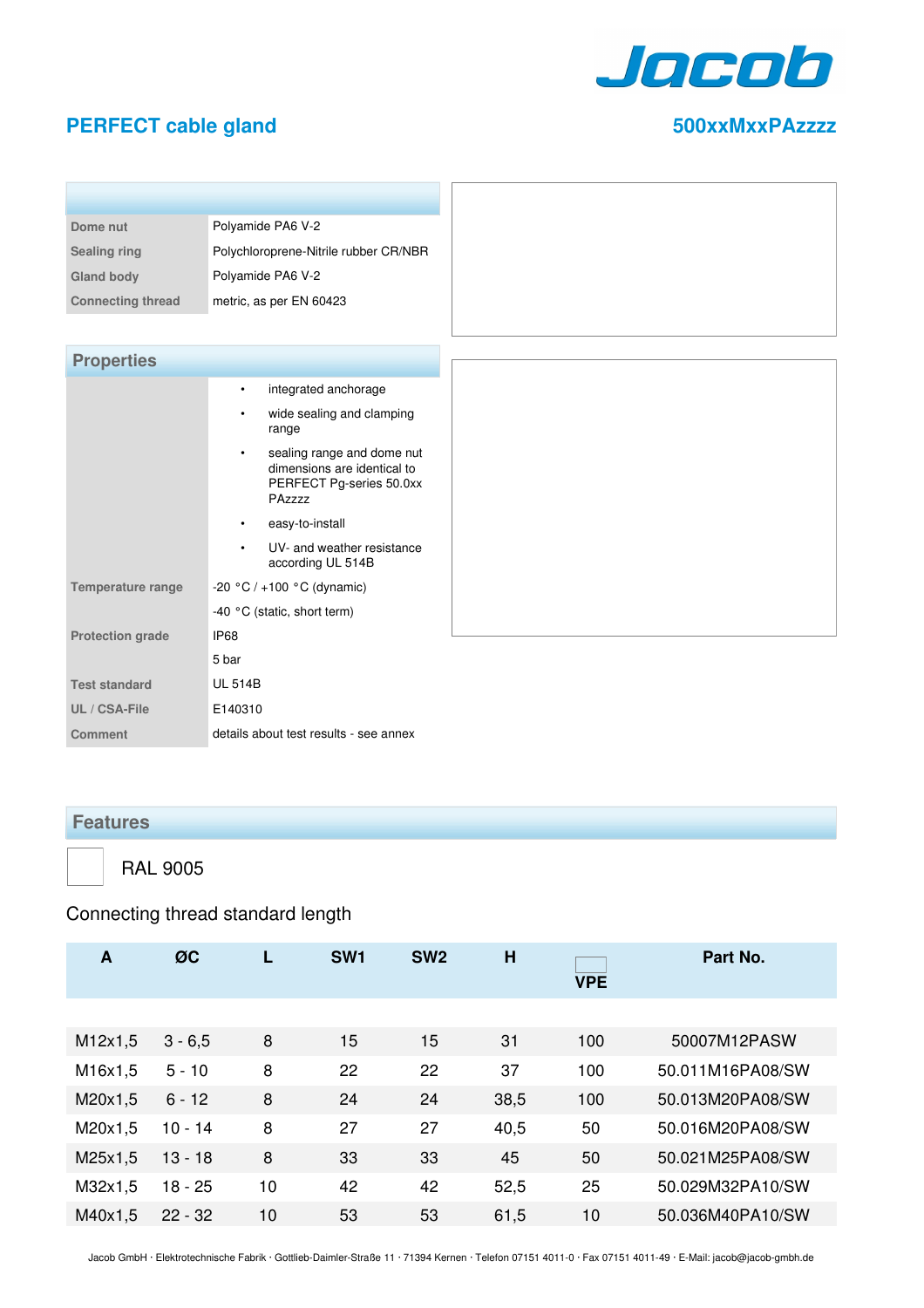

| A       | ØC      |    | SW <sub>1</sub> | SW <sub>2</sub> | н    | <b>VPE</b> | Part No.         |
|---------|---------|----|-----------------|-----------------|------|------------|------------------|
|         |         |    |                 |                 |      |            |                  |
| M50x1,5 | 30 - 38 | 12 | 60              | 60              | 67,5 | 5          | 50.042M50PA12/SW |
| M63x1,5 | 34 - 44 | 12 | 65              | 65              | 67   | 5          | 50.048M63PA12/SW |

## Connecting thread long

| $\mathbf{A}$ | ØC        | L  | SW <sub>1</sub> | SW <sub>2</sub> | H    | <b>VPE</b> | Part No.     |
|--------------|-----------|----|-----------------|-----------------|------|------------|--------------|
|              |           |    |                 |                 |      |            |              |
| M16x1,5      | $5 - 10$  | 15 | 22              | 22              | 44   | 100        | 50011M16PASW |
| M20x1,5      | $6 - 12$  | 11 | 24              | 24              | 41,5 | 100        | 50013M20PASW |
| M20x1,5      | $10 - 14$ | 15 | 27              | 27              | 47,5 | 50         | 50016M20PASW |
| M25x1,5      | $13 - 18$ | 15 | 33              | 33              | 52   | 50         | 50021M25PASW |
| M32x1,5      | $18 - 25$ | 15 | 42              | 42              | 57   | 25         | 50029M32PASW |
| M40x1,5      | $22 - 32$ | 18 | 53              | 53              | 69   | 10         | 50036M40PASW |
| M50x1,5      | $30 - 38$ | 18 | 60              | 60              | 73,5 | 5          | 50042M50PASW |
| M63x1,5      | $34 - 44$ | 18 | 65              | 65              | 73   | 5          | 50048M63PASW |
|              |           |    |                 |                 |      |            |              |

RAL 7035

## Connecting thread standard length

| A       | ØC        | L  | SW <sub>1</sub> | SW <sub>2</sub> | H    | <b>VPE</b> | Part No.         |
|---------|-----------|----|-----------------|-----------------|------|------------|------------------|
|         |           |    |                 |                 |      |            |                  |
| M12x1,5 | $3 - 6,5$ | 8  | 15              | 15              | 31   | 100        | 50007M12PA7035   |
| M16x1,5 | $5 - 10$  | 8  | 22              | 22              | 37   | 100        | 5011M16PA08/7035 |
| M20x1,5 | $6 - 12$  | 8  | 24              | 24              | 38,5 | 100        | 5013M20PA08/7035 |
| M20x1,5 | $10 - 14$ | 8  | 27              | 27              | 40,5 | 50         | 5016M20PA08/7035 |
| M25x1,5 | $13 - 18$ | 8  | 33              | 33              | 45   | 50         | 5021M25PA08/7035 |
| M32x1,5 | 18 - 25   | 10 | 42              | 42              | 52,5 | 25         | 5029M32PA10/7035 |
| M40x1,5 | $22 - 32$ | 10 | 53              | 53              | 61,5 | 10         | 5036M40PA10/7035 |
| M50x1,5 | $30 - 38$ | 12 | 60              | 60              | 67,5 | 5          | 5042M50PA12/7035 |
| M63x1,5 | $34 - 44$ | 12 | 65              | 65              | 67   | 5          | 5048M63PA12/7035 |

## Connecting thread long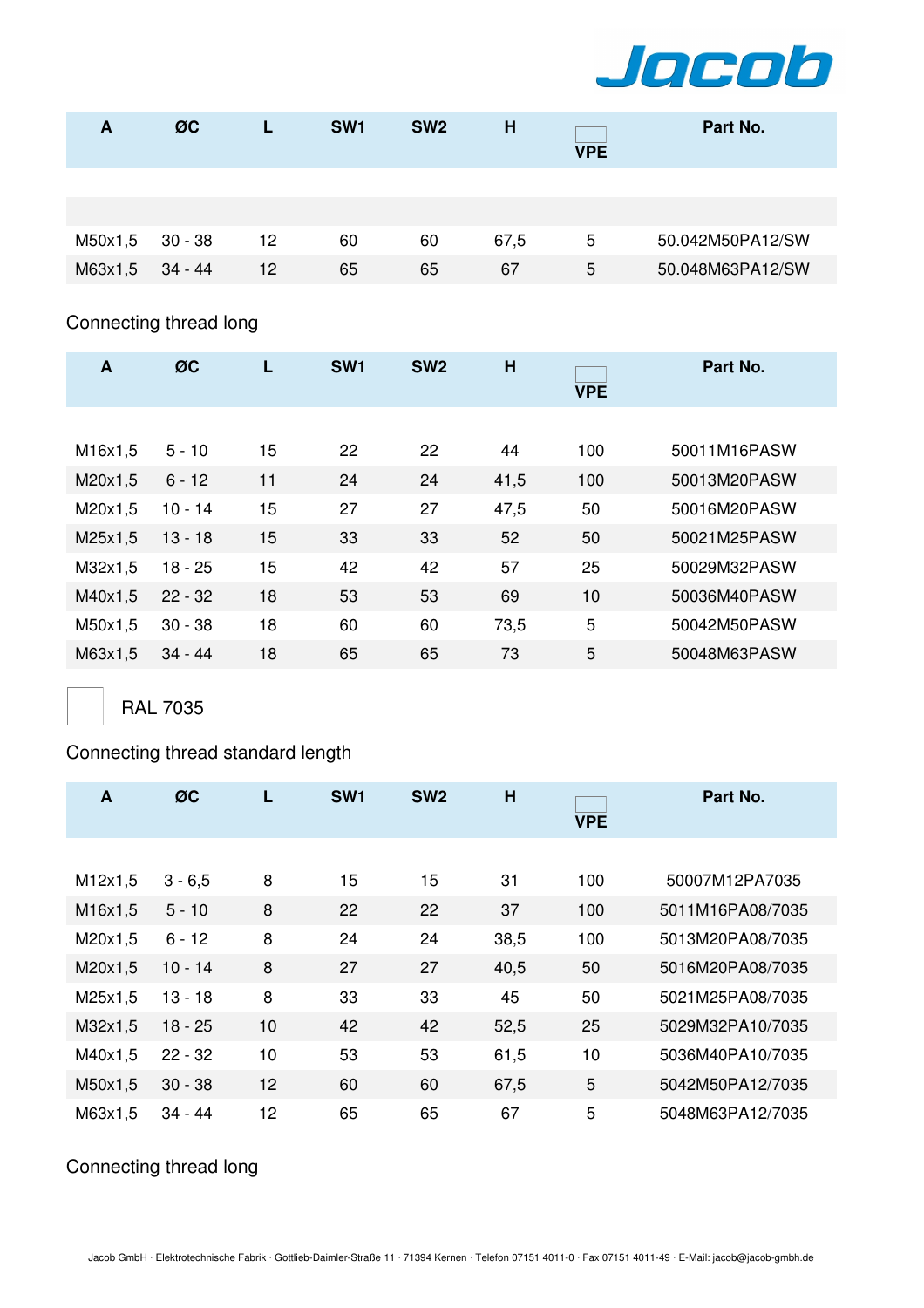

| A       | ØC        |    | SW <sub>1</sub> | SW <sub>2</sub> | H    | <b>VPE</b> | Part No.       |
|---------|-----------|----|-----------------|-----------------|------|------------|----------------|
|         |           |    |                 |                 |      |            |                |
| M16x1,5 | $5 - 10$  | 15 | 22              | 22              | 44   | 100        | 50011M16PA7035 |
| M20x1,5 | $6 - 12$  | 11 | 24              | 24              | 41,5 | 100        | 50013M20PA7035 |
| M20x1,5 | $10 - 14$ | 15 | 27              | 27              | 47,5 | 50         | 50016M20PA7035 |
| M25x1,5 | $13 - 18$ | 15 | 33              | 33              | 52   | 50         | 50021M25PA7035 |
| M32x1,5 | $18 - 25$ | 15 | 42              | 42              | 57   | 25         | 50029M32PA7035 |
| M40x1,5 | $22 - 32$ | 18 | 53              | 53              | 69   | 10         | 50036M40PA7035 |
| M50x1,5 | $30 - 38$ | 18 | 60              | 60              | 73,5 | 5          | 50042M50PA7035 |
| M63x1,5 | $34 - 44$ | 18 | 65              | 65              | 73   | 5          | 50048M63PA7035 |

RAL 7001

## Connecting thread standard length

| A       | ØC        | L  | SW <sub>1</sub> | SW <sub>2</sub> | H    | <b>VPE</b> | Part No.      |
|---------|-----------|----|-----------------|-----------------|------|------------|---------------|
|         |           |    |                 |                 |      |            |               |
| M12x1,5 | $3 - 6,5$ | 8  | 15              | 15              | 31   | 100        | 50007M12PA    |
| M16x1,5 | $5 - 10$  | 8  | 22              | 22              | 37   | 100        | 50.011M16PA08 |
| M20x1,5 | $6 - 12$  | 8  | 24              | 24              | 38,5 | 100        | 50.013M20PA08 |
| M20x1,5 | $10 - 14$ | 8  | 27              | 27              | 40,5 | 50         | 50.016M20PA08 |
| M25x1,5 | $13 - 18$ | 8  | 33              | 33              | 45   | 50         | 50.021M25PA08 |
| M32x1,5 | $18 - 25$ | 10 | 42              | 42              | 52,5 | 25         | 50.029M32PA10 |
| M40x1,5 | $22 - 32$ | 10 | 53              | 53              | 61,5 | 10         | 50.036M40PA10 |
| M50x1,5 | $30 - 38$ | 12 | 60              | 60              | 67,5 | 5          | 50.042M50PA12 |
| M63x1,5 | $34 - 44$ | 12 | 65              | 65              | 67   | 5          | 50.048M63PA12 |

# Connecting thread long

| A       | ØC        |    | SW <sub>1</sub> | SW <sub>2</sub> | H    | <b>VPE</b> | Part No.   |
|---------|-----------|----|-----------------|-----------------|------|------------|------------|
|         |           |    |                 |                 |      |            |            |
| M16x1,5 | $5 - 10$  | 15 | 22              | 22              | 44   | 100        | 50011M16PA |
| M20x1,5 | $6 - 12$  | 11 | 24              | 24              | 41,5 | 100        | 50013M20PA |
| M20x1,5 | $10 - 14$ | 15 | 27              | 27              | 47,5 | 50         | 50016M20PA |
| M25x1,5 | $13 - 18$ | 15 | 33              | 33              | 52   | 50         | 50021M25PA |
| M32x1,5 | 18 - 25   | 15 | 42              | 42              | 57   | 25         | 50029M32PA |
| M40x1,5 | $22 - 32$ | 18 | 53              | 53              | 69   | 10         | 50036M40PA |